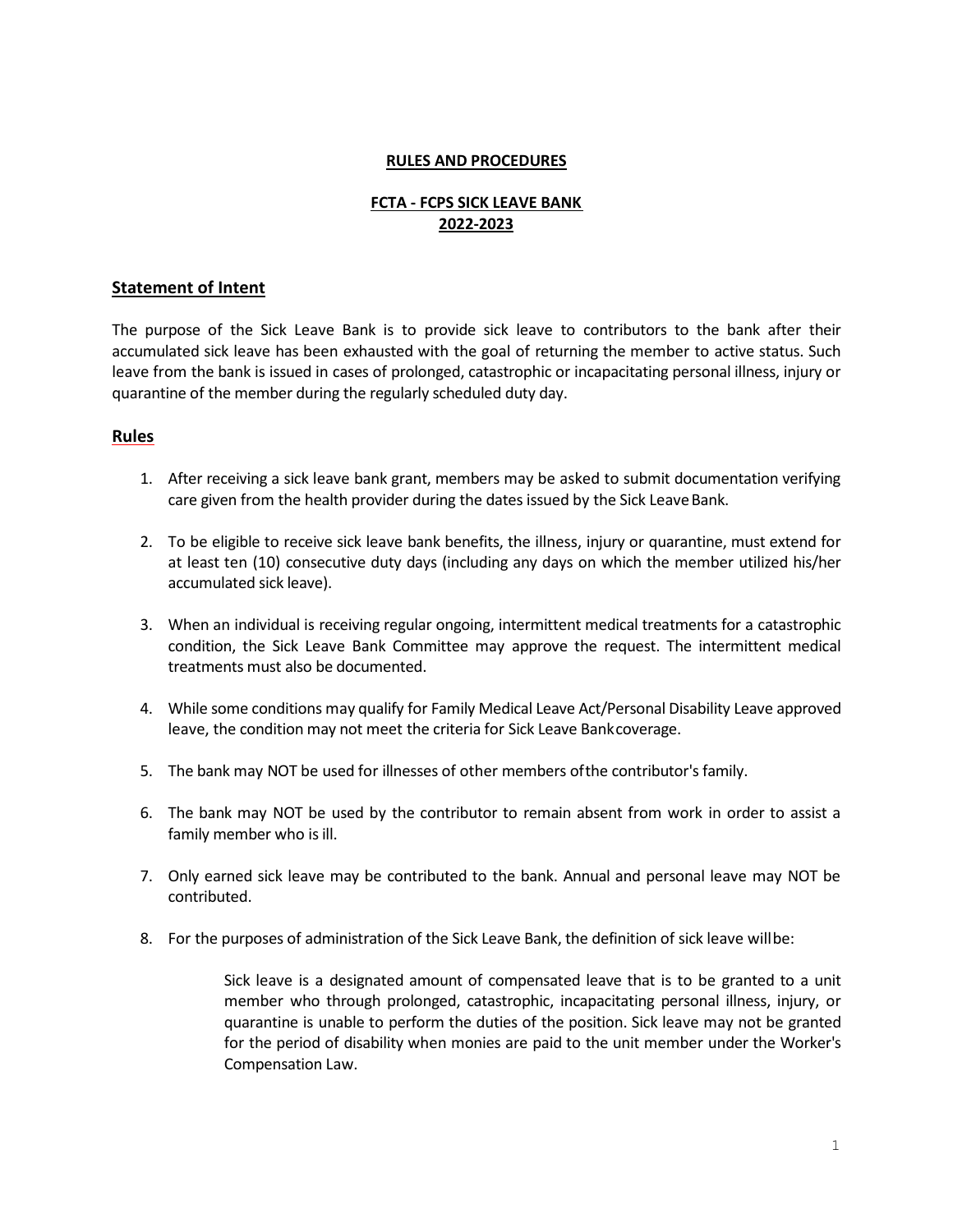- 9. Members receiving hours from the Sick Leave Bank may not receive compensation from another employer. The Sick Leave Bank reserves the right to review specific circumstances, such as quarantine, on a case-by-case basis. Exceptions may be given for work appropriate to the capacity of the member.
- 10. Persons who enroll during the first open enrollment period, up to and including January 15, 1974, will be enrolled without regard to pre-existing conditions of health if they are on active duty at the time of contribution. Thereafter, contributions can be made between July 1 and October 1. Unit members returning from extended leave and new employees may contribute within the first thirty calendar days after reassignment or employment. Unit members returning from extended sick leave or disability leave will be permitted to contribute to the bank. Members who fail to enroll during the enrollment period, are not eligible to enroll until the next regularly scheduled enrollment period.
- 11. Any person who is a member of the FCTA bargaining unit will be eligible to participate in the bank. However, non-member of FCTA must pay a \$200 Administrative Fee to FCTA per Sick Leave Bank request **(Article XXV J Negotiated Agreement)**
- 12. In order to draw days from the Sick Leave Bank, a unit member must contribute to the bank at the rate as determined by the bank except in those years where sufficient days remain in the bank to support the bank adequately, as determined by the FCTA.
- 13. A contributor will lose the right to utilize the benefits of the Sick Leave Bank only by:
	- a. Termination or suspension of employment in FCPS.
	- b. Cancellation of participation which is effective only at the close of a fiscal year, June 30 of each year.
	- c. Refusal to continue regular contributions at the beginning of each fiscal year, July 1, if required by the administering committee.
	- d. Refusal to make such additional contributions as may be required from timeto time by the administering committee to prevent bankruptcy of the bank.
	- e. Refusal to provide requested information to the administering committee.
- 14. The existence of the Sick Leave Bank and participation by a unit memberin the bank does not negate or eliminate any other sick leave policies of the FCPS, nor does it in any way negate the rights of individual unit members who participate in the bank to other sick leave benefits included in the FCTA/Board of Education contract.
- 15. Membership in the bank will remain in force and continue from year to year, with a deductionmade automatically, as required, unless membership is canceled in writing by the member and sent to FCTA between July 1 through September 30.
- 16. Requests for days involving Cosmetic and Elective Surgery will not be granted. Days may not be granted for surgery that can reasonably deferred to non-work days.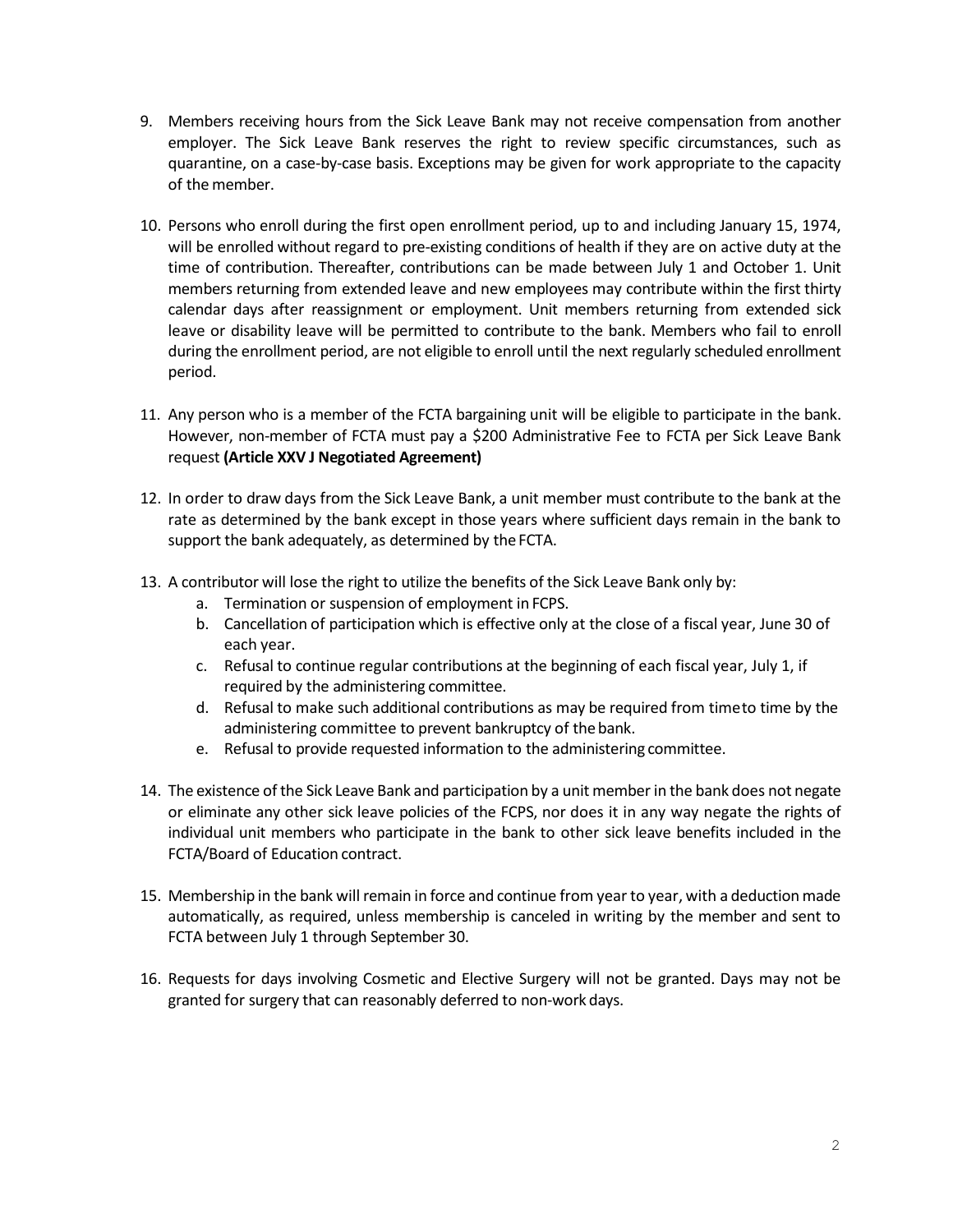#### 17. Disability Retirement

When the Approval Committee reasonably believes that an applicant for a grant or an extension of a grant may be eligible for disability retirement benefits from the Maryland State Retirement and Pension Systems and/or Social Security, the Approval Committee will require the employee to apply for disability benefits. If disability retirement is approved, the member must pursue the earliest possible retirement date or sick leave benefits will not be continued beyond the earliest eligible date of retirement. If the Board of Trustees of the Maryland State Retirement and Pension System determines the employee is not disabled and is therefore able to return to his/her regular duties, the member is no longer eligible for a Sick Leave Bank grant. Submission of the application for disability retirement and the necessary supporting medical documents to the FCPS Department of Human Resources must be made within 20 calendar days from the date of the issuance of the request by the Approval Committee in order for the member to continue to be eligible for Sick Leave Bank grant.

The Approval Committee, at its discretion, may grant a member up to 45 days of leave beyond their lifetime maximums while waiting for a decision by the MSRAPS.

No payment for a Sick Leave Bank grant will extend beyond the date on which disability retirement is approved to begin by the Board of Trustees of the Maryland State Retirement and Pension Systems or the Social Security Administration. Any remaining days will be returned to the Sick Leave Bank.

When disability retirement is denied by the Retirement Systems, the Sick Leave Bank Approval Committee and the Frederick County Board of Education must be notified immediately by the member. A Sick Leave Bank recipient may lose his/her eligibility for a grant for each day the Sick Leave Bank Approval Committee is not notified after the Sick Leave Bank member has received his/her denial.

## **Procedures**

- 1. Initial contributions to the bank must be made on an FCTA Sick Leave DonationForm.
- 2. The FCTA Sick Leave Bank administration committee will approve all donations before they are forwarded to the FCPS Department of Human Resources PayrollOffice.
- 3. The Committee will review and recommend to the FCPS Department of Human Resources approval or denial of all requests to draw from the Sick Leave Bank at the next scheduled meeting of the Sick Leave Bank. Committee meetings are aligned with the FCPS Payrollschedule.
- 4. Any person submitting a request to draw on the bank, must have made the proper contribution for the fiscal year in which the request ismade.
- 5. All requests to draw upon the bank must be made upon an FCTA Sick Leave Bank Request form. A member has 30 calendar days to apply for use of the Bank, which will be counted from the first day the member will lose pay due to lack of personal sick leave. The committee will count back 30 calendar days from the date the request is received at the FCTA office and rule ineligible any days requested prior to that.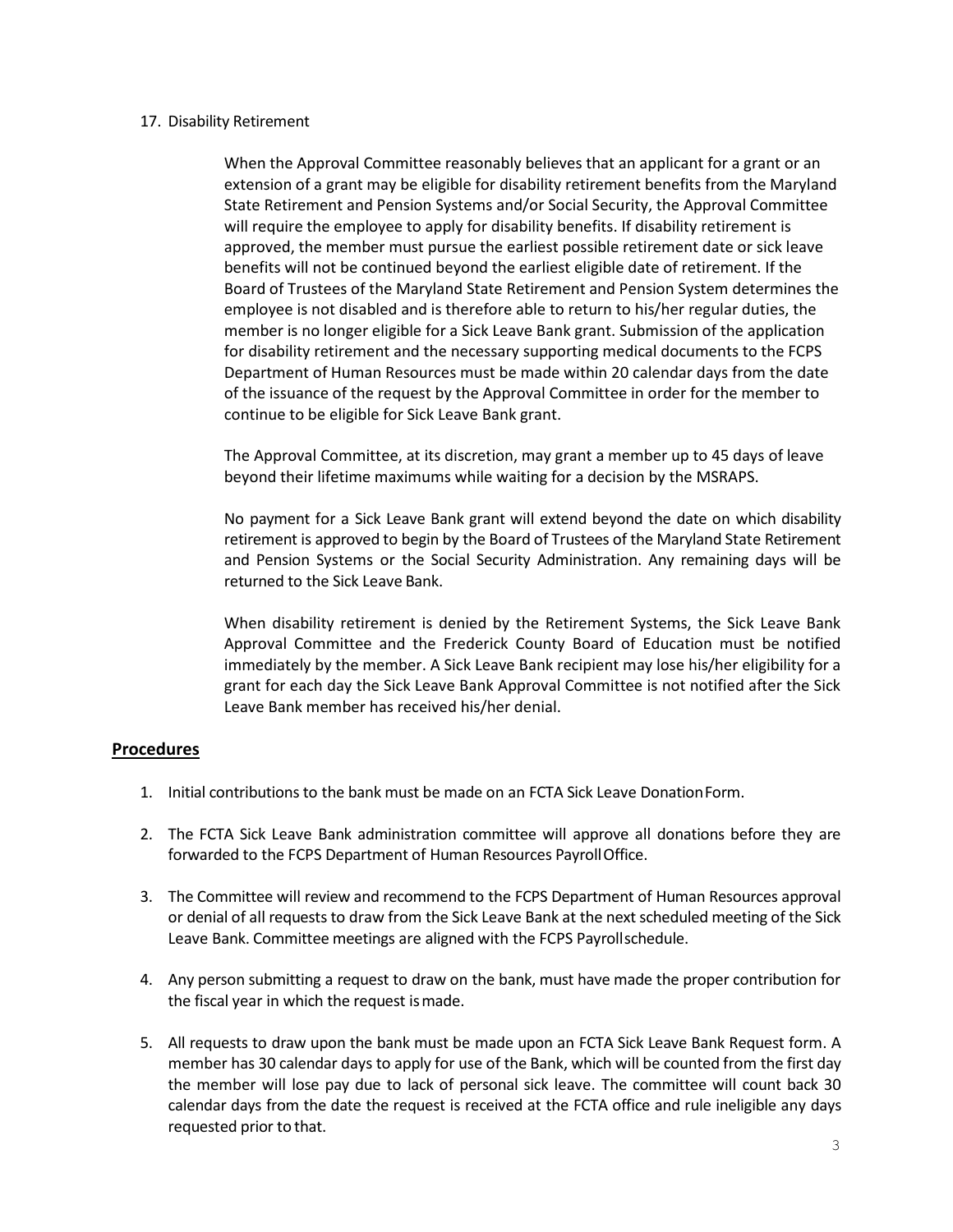6. All requests to draw upon the Sick Leave Bank must be accompanied by a physician's statement confirming the cause of the illness or confinement made on an FCTA Sick Leave Bank Physician's Confirmation Form, signed by the physician. The expected date of return must be completed by the physician on the Sick Leave Bank form. It is recommended that a member using the Bank for psychiatric disability be under the care of a registered psychologist or psychiatrist. The abovementioned clinicians should provide a treatment plan that addresses the member's specific diagnosis.

In cases of childbirth, the actual delivery date and type of delivery must be noted on this form to be processed. Such requests should not be submitted until after the birth.

It is the member's responsibility to ensure that the FCTA Sick Leave Bank Request Form and any other necessary documents are received at the FCTA office. Forms may be delivered to the FCTA office by hand, Mail, Courier, or faxed to (301)-662-9205. No other submissions will be accepted.

- 7. Non-members must pay an Administrative Fee of \$200 for each sick leave bank request to FCTA before any request is considered. (Article XXV J Negotiated Agreement 2021-2024).
- 8. An applicant, at any time, may be required to undergo a medical review by a physician of the committee's choice at the applicant's expense.
- 9. In the event that an applicant is incapacitated, application may be made by a family member or other agent on behalf of saidapplicant.
- 10. Leave grants from the bank will normally be made in units of no more than 30 consecutive work days for the individual applicant. Leave grants can exceed this amount if the committee concludes that there are exceptional circumstances. The total days granted cannot exceed the lifetime maximum
- 11. If an applicant desires an extension of a leave grant, said applicant must submit a request for the extension before the expiration of the prior grant. Application will be made on the Request Form.
- 12. In cases where the committee recommends denial of an application for use of the Sick Leave Bank or an extension of such use, the applicant may appeal the request to the FCTA Board of Directors through the President within 30 days of thedenial.
- 13. In cases where the recommendation of the Committee is denied by the FCPS Department of Human Resources, the applicant may appeal the request to the FCTA Board of Directors, which may elect to pursue appropriate remedies under the negotiated agreement.
- 14. Copies of all FCTA Sick Leave Bank Donation, FCTA Sick Leave Bank Requests, and FCTA Sick Leave Bank Cancellation forms shall be marked for recommendation for approval or denial by the committee. Following such action, the committee shall disperse copies of the forms to designated person as needed (i.e. the unit member, FCPS Dept. of Human Resources, FCTS Payroll Dept.).
- 15. The FCTA will maintain the records of all applications for donation, applications for withdrawal of sick leave days, and all cancellations.
- 16. The FCPS Department of Human Resources will maintain records of all unit member contributions,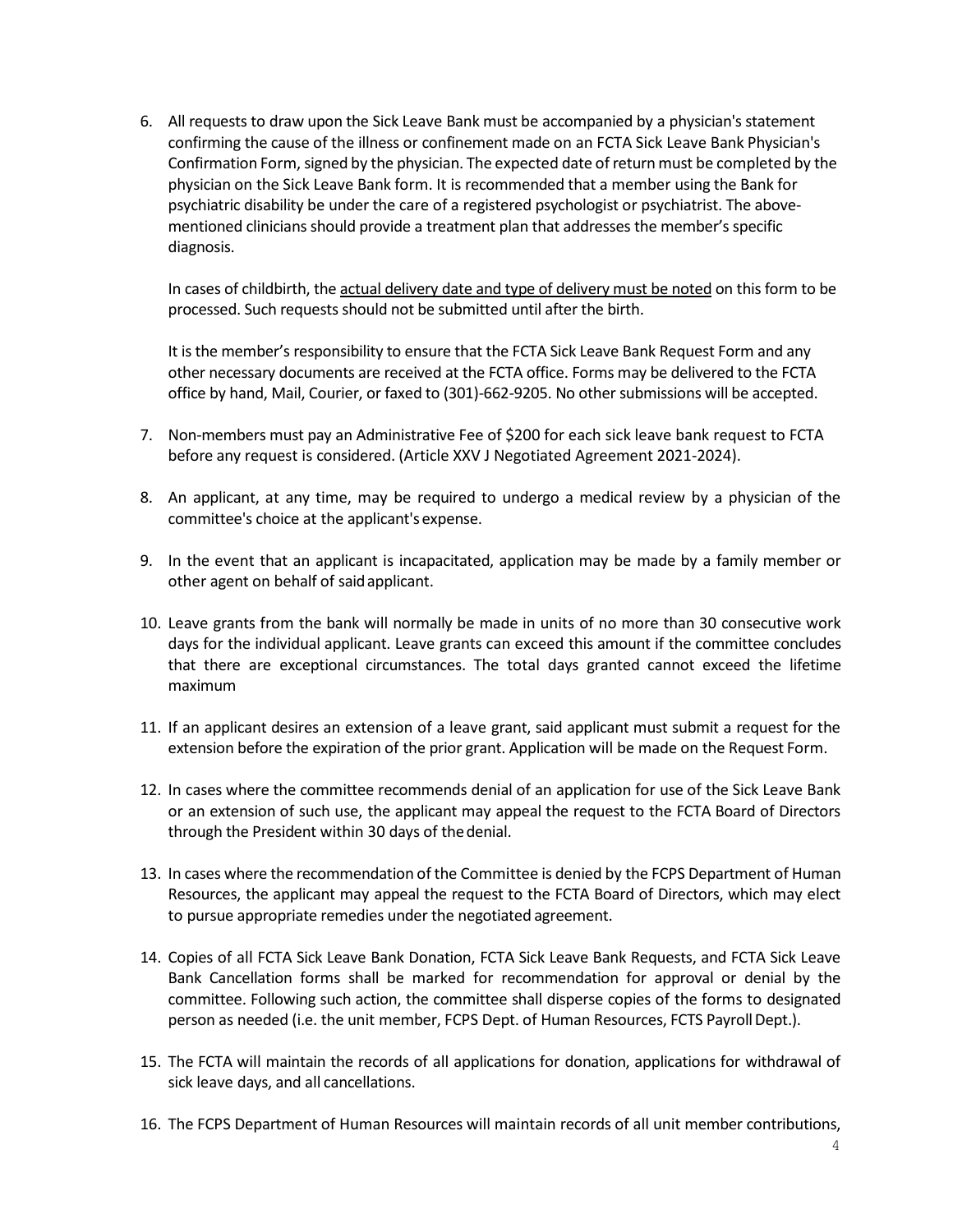withdrawals and the status of the bank on a daily basis.

- 17. All forms for application for participation in the bank, withdrawal ofsick leave days and cancellation will be available at the FCTA office and will be sent to any unit member upon request.
- 18. The FCPS Department of Human Resources will report the status of the FCTA Sick Leave Bank at any time at the request of the administeringcommittee.
- 19. The FCPS Department of Human Resources and the FCTA will provide information to the committee upon its request on any data it has maintained in its files regarding an individual unit member's use of, or investment in, the FCTA Sick Leave Bank.
- 20. The Sick Leave Bank Administration Committee will be responsible to the FCPS and the FCTA for the proper administration of the Sick Leave Bank, maintenance of sick leave days in the bank, the promotion of enrollment in or donation to the bank, and the submission to the FCTA and the FCPS Department of Human Services of periodic reports on the status of the Bank. The Sick Leave Bank Committee must recommend proposed changes to these rules and procedures to the FCTA Board of Directors. If approved by the FCTA Board of Directors, the proposed changes shall be forwarded to the Superintendent for his/her approval. The approved changes will then be published for all Sick Leave Bank members.
- 21. The FCTA, upon receipt of a request for days, will immediately forward to the Department of Human Resources a copy of said request. The Department of Human Resources will within five (5) days inform the committee in writing of any concerns or information that may have a bearing on the committee's decision.
- 22. For members who joined the Bank prior to 2015-2016 school year, the maximum number of sick days that can be granted in connection with any single occurrence of an illness or complications arising from such an occurrence will be **one work year** based on the employees work year (i.e., 10 month, 11 month, and 12 month).

As of the school year 2015-16, any new Sick Leave Bank member will enter a tiered distribution system from the Sick Leave Bank such that:

- First year of membership the member would be eligible to draw 90 days from the Bank
- Second year of membership the member would be eligible to draw days not to exceed 135 days
- Third year of membership the member would be eligible to draw days not to exceed the lifetime balance of 270 days.
- 23. If in any single school year, a member, who is eligible to receive annual leave, has been granted thirty (30) days from the Bank, all unused annual leave must be exhausted prior to any additional sick leave days being granted by the committee.

## 24. Lifetime Maximum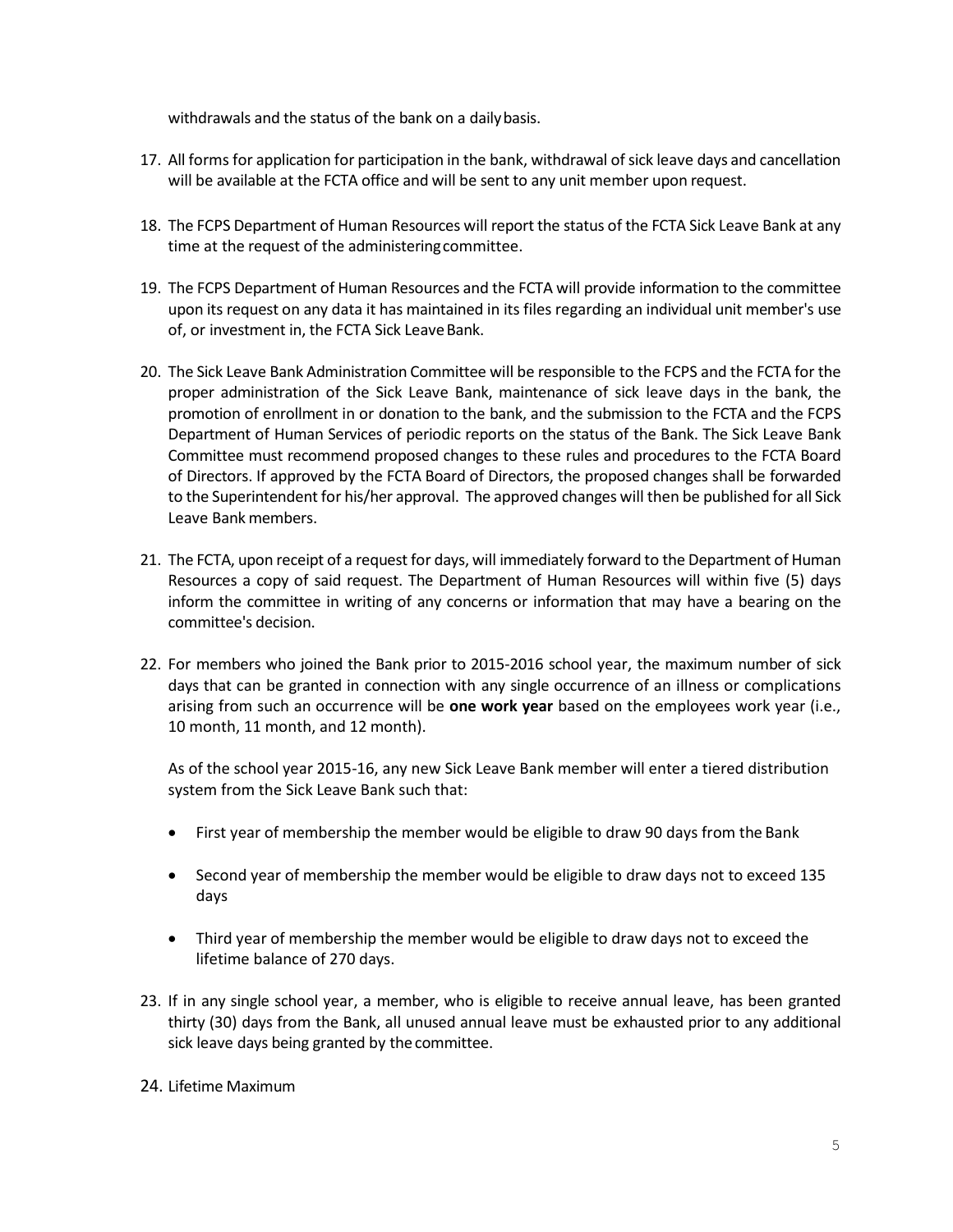Grants for members who entered the Bank prior to 2015-2016 shall be subject to a lifetime maximum to not exceed the equivalent of two work years based on the employee's work year (i.e., 10-month, 11-month, and 12-month. This shall include the